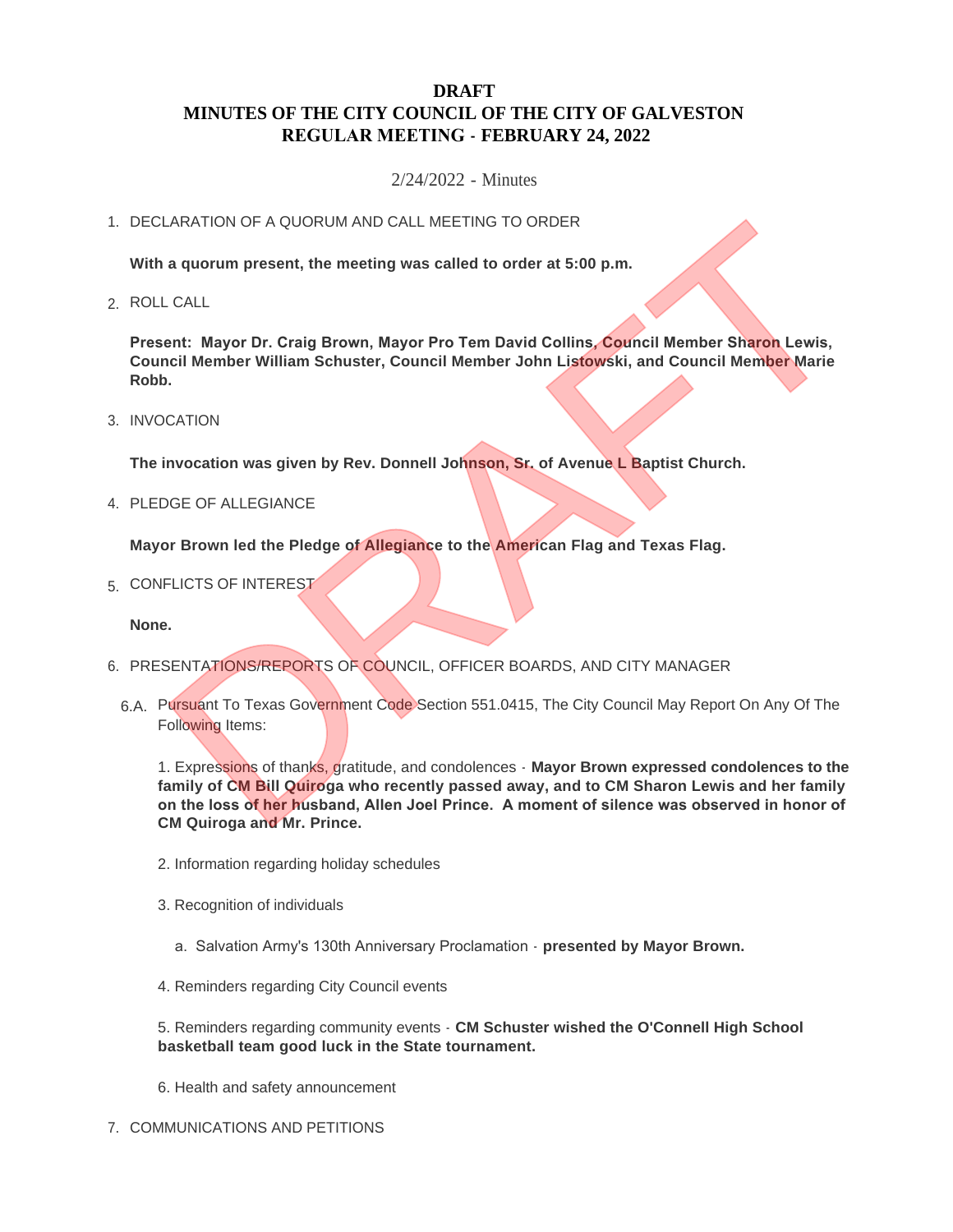**Claims: 22-005 - Joe Blessett; 22-006 - One Gas Company; 22-007 - Guillermo Wulschner; 22-008 - David Baldwin; 22-009 - Danny Montgomery.**

## PUBLIC HEARINGS 8.

Consider For Approval An Ordinance Of The City Of Galveston, Texas, Amending The 2015 Galveston 8.A. Land Development Regulations, By Amending 'Article 2: Uses And Supplemental Standards In Order To Add "Recreation, Outdoor – Private" As A New Land Use And To Add Definitions For "Recreation, Outdoor – Private" And "Boathouse", To Article 14, Section 14.103, "Definitions"; Planning Case Number 22ZA-004; Making Various Findings And Provisions Related To The Subject. (P. Milburn)

**Ordinance No. 22-006 was read by caption. Pete Milburn provided staff comments. The public hearing was opened. Ashley Group spoke in favor of the LDR amendment. The public hearing was closed. Motion was made by CM Robb, second by MPT Collins, to approve the ordinance. Unanimously approved.**

#### 9. PUBLIC COMMENT

**Non-Agenda Items: Ron Gunhouse - RV Park at Miramar Beach; William Adams - cosmetic improvements in the City that need to be repaired.**

- 10. ORDINANCES (NOT REQUIRING PUBLIC HEARINGS)
	- 10.A. Consider For Approval An Ordinance Of The City Of Galveston, Texas, Amending Chapter 34, "Traffic" Of "The Code Of The City Of Galveston 1982, As Amended" Section 34-64 " One-Way Streets And Alleys", Providing For A One-Way Street At 38th Street, Northbound, Between Avenue R And A Half And Avenue S, To The List Of One-Way Streets In The City; Making Various Findings And Provisions Related To The Subject And Providing For An Effective Date. (R. Winiecke)

**Ordinance No. 22-007 was read by caption. Motion was made by CM Schuster, second by CM Robb, to approve the ordinance. Unanimously approved.**

10.B. Consider An Ordinance Amending The Total FY 2022 Operating Budget By Increasing Various Budgeted Revenue And Expenditure Accounts In The Amount Of \$4,281,382 With Funds Budgeted From Other Accounts In A Like Amount To Adjust And Properly Record Expenses For The Disbursement Of Approved Cost Of Living Pay Adjustment, Pay Equity And Collective Bargaining Pay Increases, Recognition Of Rosenberg Library Contribution In The General Fund Revenue Budget, Increases In Capital Budgets To Allow For The Carryover Of Funds For Vehicle And Equipment Funded And Ordered In FY 2021 And Correct The Funding Source For The City Marshal Assigned To The Municipal Court; Making Various Findings Provisions Related To The Subject; And Providing For An Effective Date. 0utdoor – Private" And "Boathouse", To Article 14, Section 14.103, 'Definitions'; Planning Case<br>
iumber 22ZA-004; Making Various Findings And Provisions Related To The Subject, (P. Milburn)<br>
by diament No. 22-006 was read

#### **Ordinance No. 22-008 was read by caption. Motion was made by CM Robb, second by MPT Collins, to approve the ordinance. Unanimously approved.**

11. CONSENT ITEMS - The Following Items Shall Be Considered For Action As A Whole, Unless One Or More Council Members Objects. The City Manager Is Authorized To Execute All Necessary Documents Upon Final Approval By The City Attorney.

## **Motion was made by CM Robb, second by Mayor Brown, to approve Consent Items 11A through 11Q. Unanimously approved.**

11.A. Consider For Approval A Resolution Of The City Council Of The City Of Galveston, Texas, Approving The Annual Aerial Spraying For Mosquito Control; Directing The City Secretary To Forward A Certified Copy Of This Resolution To The Galveston County Mosquito Control District; Providing For Findings Of Fact And Providing For An Effective Date.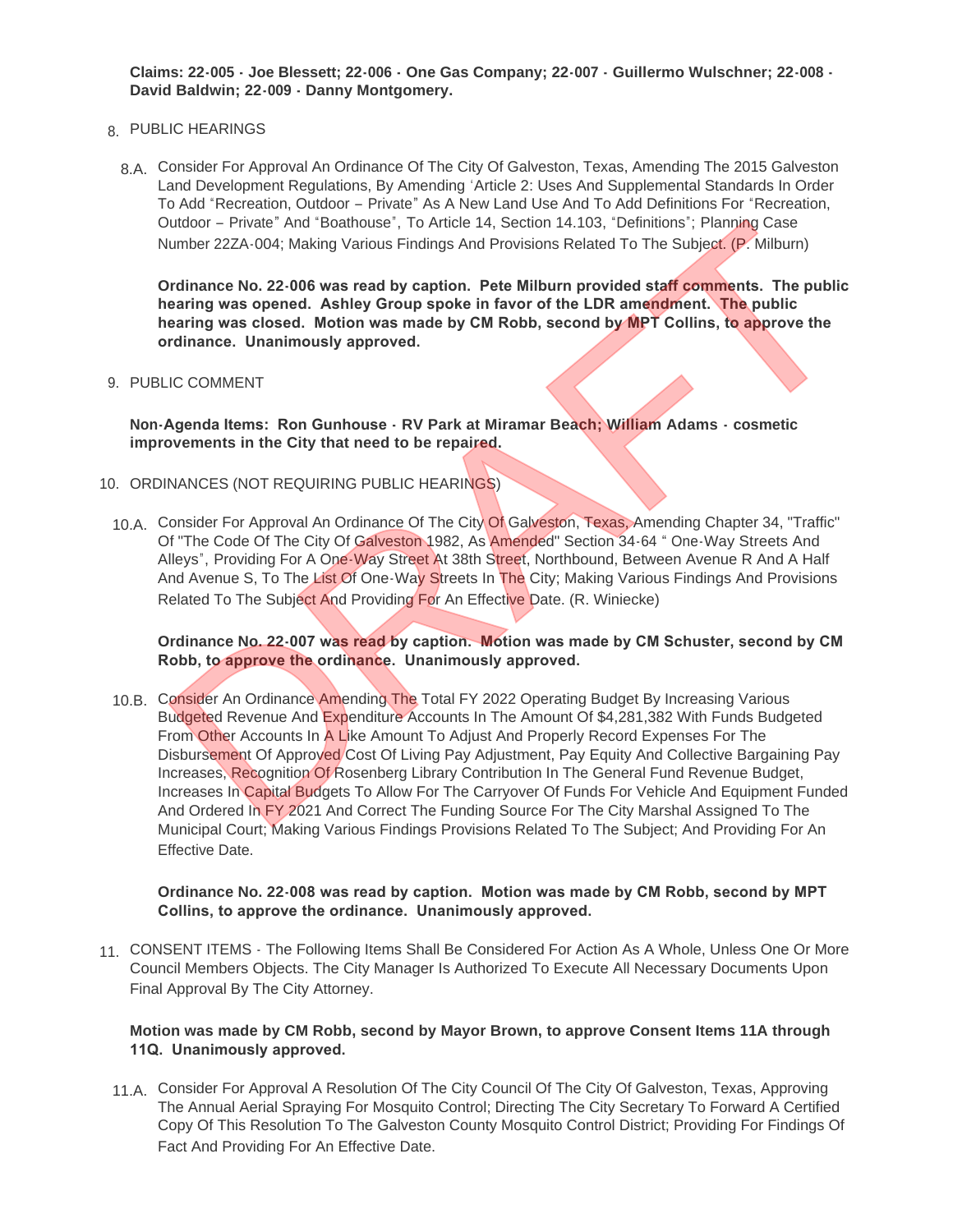#### **Resolution No. 22-006**

- 11.B. Consider For Approval Extending Use Of The Emergency Paid Sick Leave ("EPSL") Benefits For Civilian Employees As Established By The Families First Coronavirus Response Act ("FFCRA") Through December 31, 2022 (K. Etienne).
- 11.C. Consider For Approval Naming A Park Bench At City Hall In Of Raymond F. Guzman Jr., As Recommended By The Parks And Recreation Advisory Board. (B. Sanderson)
- 11.D. Consider For Approval Renaming The "West End Dog Recreation Area" To The "Dr. Jackie Cole West End Dog Recreation Area" In Honor Of Dr. Jackie Cole, As Recommended By The Parks And Recreation Advisory Board. (B. Sanderson)
- 11.E. Consider For Approval An Application To The Cultural Arts Commission From The Red Light Coffee Roasters For Permission To Keep And Maintain A Mural On The Sidewalk At 2728 Market, Consistent With Long Tradition And In Compliance With The Standards Set Out In Section 32-3 "Notices, Drawings, Or Caricatures On Pavement" Of The City Of Galveston. (B. Sanderson)
- 11.F. Consider For Approval Execution Of Texas General Land Office Contract No. 22-130-001-D406 Local Hazard Mitigation Planning Program, And Authorize The City Manager To Execute All Necessary Documents Upon Final Approval By The City Attorney. (T. Wrobleski)
- 11.G. Consider For Approval A Professional Services Contract With Lockwood, Andrews & Newman, Inc. To Develop The City's Stormwater Master Plan In An Amount Of \$1,533,000; Authorizing The City Manager To Execute All Necessary Documents Upon Final Approval By The City Attorney. (B. Cook)
- 11.H. Consider For Approval An Agreement With Labiche Architectural Group To Provide Architectural Design Services For Renovations To The 4th Floor Of City Hall In The Amount Of \$85,000.00 And Authorize The City Manager To Sign All Documents Upon The Review And Approval Of The City Attorney. (D. Anderson) Recommended By The Parks And Recreation Advisory Board. (B. Sanderson)<br>Consider For Approval Renaming The "West End Dog Recreation Area" To The "Dr. Jackie Cole West<br>Consider For Approval Analysing The "West End Dog Recrea
- 11.I. Consider For Approval The Advanced Metering Infrastructure (AMI) Implementation With Badger Meter Inc. In The Amount \$15,425,902.78, Contingent Upon Receipt Of The Final Draw Of American Rescue Plan Act Funding. Authorizing The City Manager To Execute All Necessary Documents Upon Final Approval By The City Attorney. (T. Pedraza)
- 11.J. Consider For Approval The Next Stage Of Work For The City Of Galveston AMI Project With E-Source For A Fixed Price Of \$498,000.00. This Request, Covering AMI Project Support Services From March To December Of 2022 Would Authorize The City Manager To Execute All Necessary Documents For Services.
- 11.K. Consider For Approval The Sole Source Repair Of (4) Submersible Pumps For Lift Stations 7,15,16 And 52 In The Amount Of \$ 47,457.21 With Hahn Equipment. (T. Pedraza)
- 11.L. Consider For Approval The Sole Source Purchase (3) Submersible Pumps For Lift Stations 23,31 And 33 In The Amount Of \$ 30,358.00 With Hahn Equipment. (T. Pedraza)
- 11.M. Consider For Approval The Sole Source Repair Of (2) Bar Screens And (1) Screw Compactor In The Amount Of \$ 74,671,.28 With Headworks Int. Inc. (T. Pedraza)
- 11.N. Consider For The Approval Allowing The Purchase Of Auto Parts And Supplies Utilizing The Sourcewell Cooperative Purchasing Contract With O'Reilly Auto Parts (Contract 032521-ORA) And Authorize The City Manager To Execute The Contract Upon Final Approval By The City Attorney. Estimated Costs For Products Are Not To Exceed Council Approved Budgets. (D. Smith)